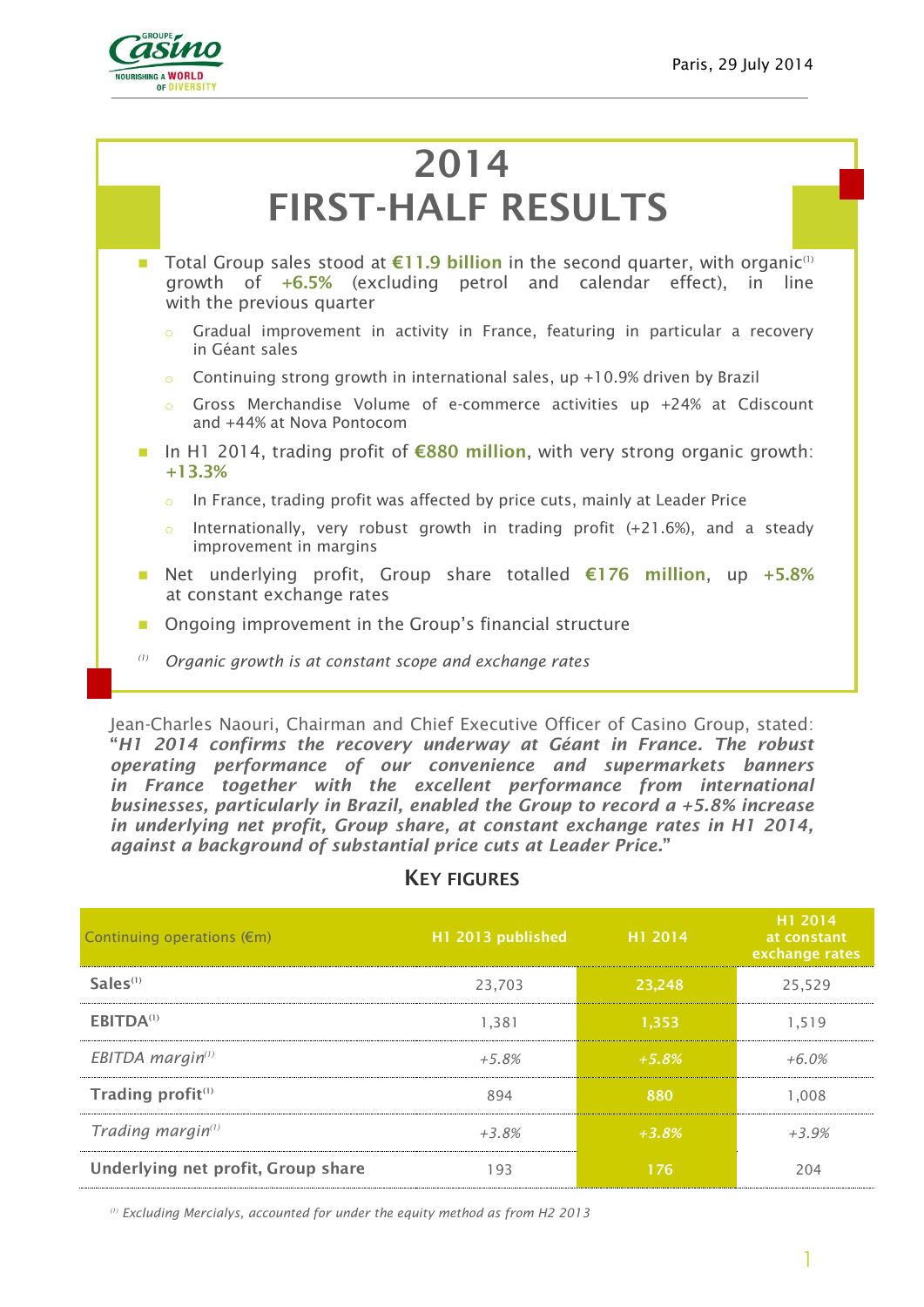

### **+13.3% ORGANIC GROWTH IN TRADING PROFIT TO €880 MILLION, AND UNDERLYING NET PROFIT, GROUP SHARE OF €176 MILLION, UP +5.8% AT CONSTANT EXCHANGE RATES**

As exchange rates have negatively impacted the translation into euros of international subsidiaries' results, analyses of activities and operating results are presented below on an organic basis (i.e. at constant scope and exchange rates).

**Strong organic growth in activity** in Q2 in line with the previous quarter

In the second quarter of 2014, the Group's consolidated sales totalled €11.9 billion, with organic growth<sup>(1)</sup> of +6.5%. In France, organic growth in sales (excluding petrol and calendar) of -0.2% in the second quarter marked an improvement on the first quarter thanks to the business recovery at Géant. **Internationally,** the Group continued to post very robust organic growth (+10.9% in organic in Q2, +11% in Q1 2014). Lastly, **non-food e-commerce** business in France and Brazil posted growth in business volumes of +23.9% at Cdiscount and +44.1% at Nova Pontocom in Q2 2014.

#### **Increase in EBITDA and trading profit on an organic basis in H1 2014**

In H1 2014, Group EBITDA stood at €1,353 million, up +9.1% on an organic basis, and trading profit grew by +13.3% to  $\epsilon$ 880 million. The EBITDA margin increased by +17bp and the trading margin rose by +26bp.

**In France**, after taking into account the deconsolidation of Mercialys, EBITDA and trading profit were down moderately. At Casino, the operational efficiency plans have offset the investments in pricing. Margins remained solid at Monoprix and Franprix. Profitability at Leader Price declined under the impact of the price cuts implemented since Q4 2013.

**Internationally,** all operations recorded an organic increase in profitability in the first half. Trading profit for the food activities in Latin America increased by +18.4%. Latam electronics business and furniture (Viavarejo) and Asia food retail increased respectively by +34.2% and by +6%.

**E-commerce** generated EBITDA of €7 million in H1 2014 versus €2 million in H1 2013.

<sup>(1)</sup> *Excluding petrol and calendar effect*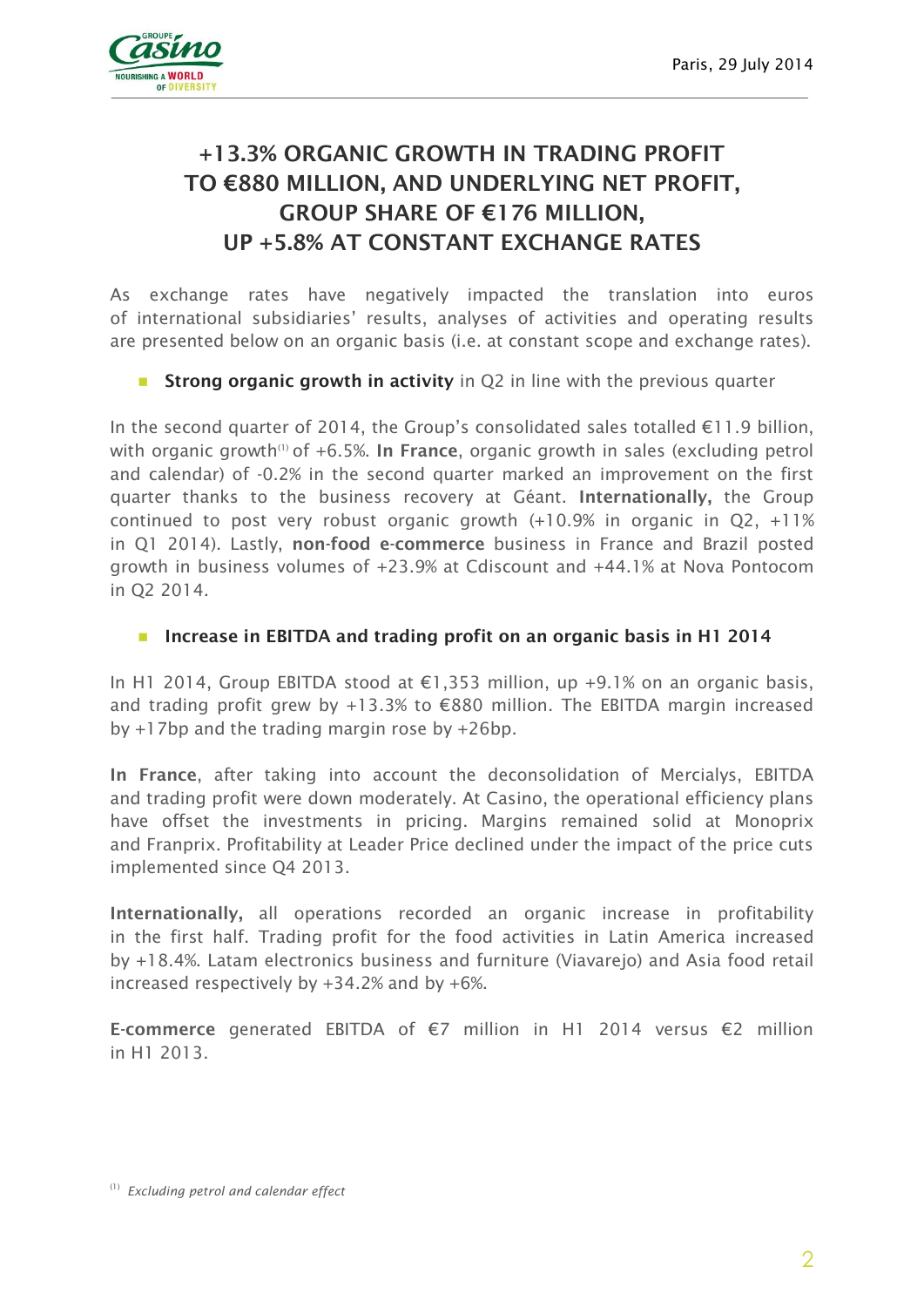

### **Net underlying profit, Group share, and net financial debt**

**Net finance costs** for the period amounted to €311 million (vs. €309 million in H1 2013) and the income tax expense was €179 million (vs. €192 million). The share of profits of associates was €30 million (vs a loss of €2 million) and now includes Casino's share of Mercialys results.

**Net underlying profit, Group share,** came to €176 million, down -8.9%, due mainly to the impact of translation into euro of the results of foreign subsidiaries. **Adjusted for exchange rate fluctuations, net underlying profit, Group share, increased by +5.8%.**

**Net financial debt** stood at €7,836 million at 30 June 2014, down by €1,020 million compared with the end of H1 2013. Given the seasonality in cash flows, debt will continue to decrease in the second half.

#### **Perspectives for the second half of 2014**

In the second half of 2014, the Group will **pursue its strategy** aimed at:

- Rolling out the discount banners
- Strengthening the positioning on premium formats
- Accelerating expansion in convenience
- Becoming a leading player in non-food e-commerce.

Moreover, the Group **confirms its targets for 2014**:

- A return to positive organic sales growth in France
- Continued strong organic sales growth internationally
- Further trading profit growth in organic terms
- Continued improvement in the financial structure.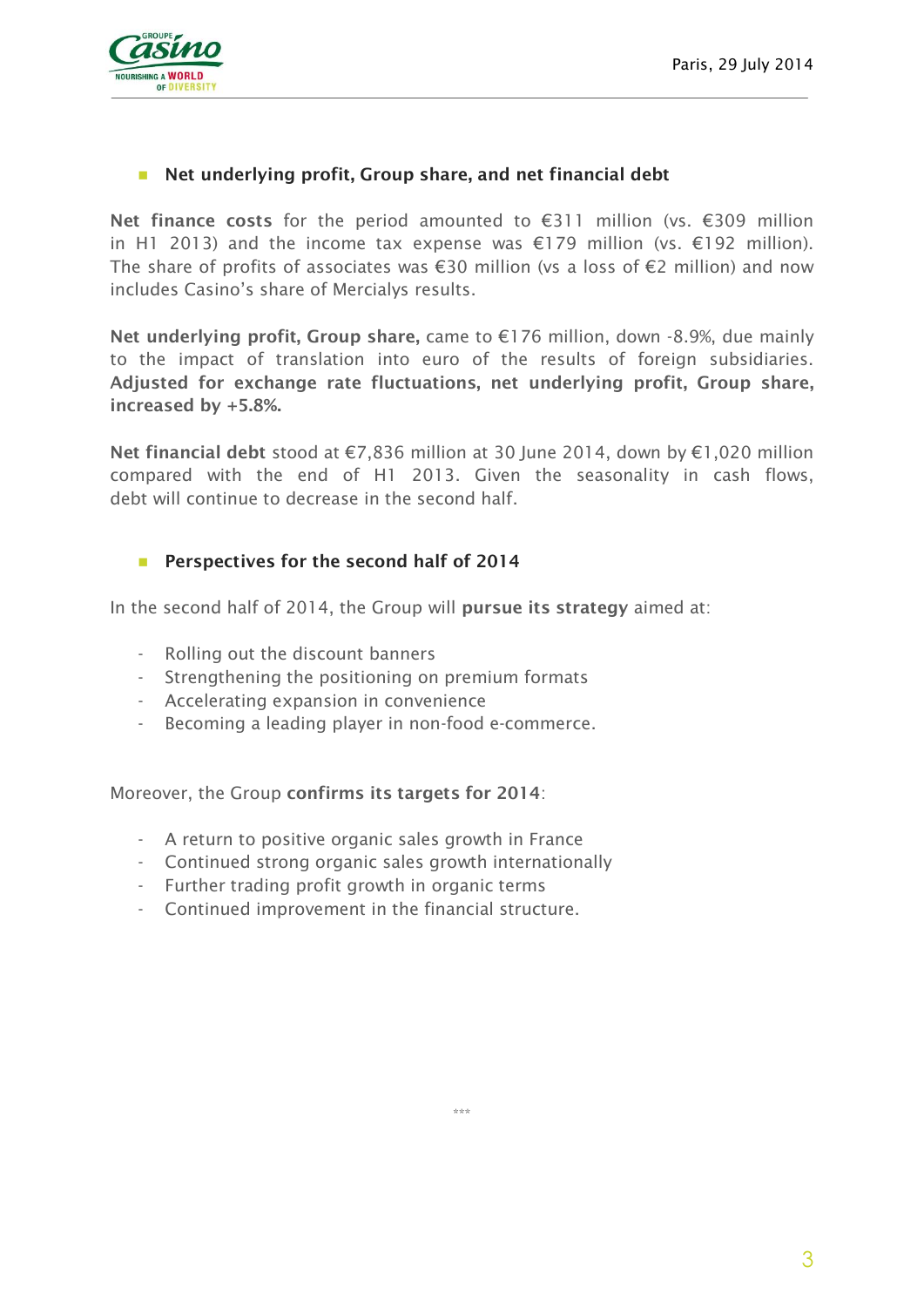

### **FIRST-HALF 2014 RESULTS**

| Continuing operations<br>$(\epsilon m)$                    | H <sub>1</sub> 2013<br>Adjusted <sup>(1)</sup> | H1 2013<br>published | H1 2014 | Organic change<br>vs. 2013<br>published |
|------------------------------------------------------------|------------------------------------------------|----------------------|---------|-----------------------------------------|
| <b>SALES</b>                                               | 23,125                                         | 23,767               | 23,248  | $+6.0%$                                 |
|                                                            |                                                |                      |         |                                         |
| <b>EBITDA</b>                                              | 1,406                                          | 1,456                | 1,353   | $+9.1%$                                 |
|                                                            |                                                |                      |         |                                         |
| <b>Trading profit</b>                                      | 933                                            | 969                  | 880     | $+13.3%$                                |
| Other operating income<br>and expense                      | 533                                            | 530                  | (174)   |                                         |
| Operating profit                                           | 1,466                                          | 1,499                | 706     |                                         |
| Finance costs, net                                         | (310)                                          | (309)                | (311)   |                                         |
| Other financial income and expense                         | (31)                                           | (31)                 | 32      |                                         |
| Income tax expense                                         | (273)                                          | (285)                | (149)   |                                         |
| Share of profits of associates                             | 19                                             | (2)                  | 30      |                                         |
| Net profit from continuing<br>operations,<br>Group share   | 595                                            | 594                  | 76      |                                         |
| Net profit from discontinued<br>operations,<br>Group share | (0)                                            | (0)                  | (0)     |                                         |
| Net profit, Group share                                    | 595                                            | 594                  | 75      |                                         |
| <b>NET UNDERLYING PROFIT,</b><br><b>GROUP SHARE(3)</b>     | 193                                            | 193                  | 176     |                                         |

*(1)2013 results adjusted for retrospective application of IFRS 11 and for determination at fair value of profit and loss acquired by Monoprix*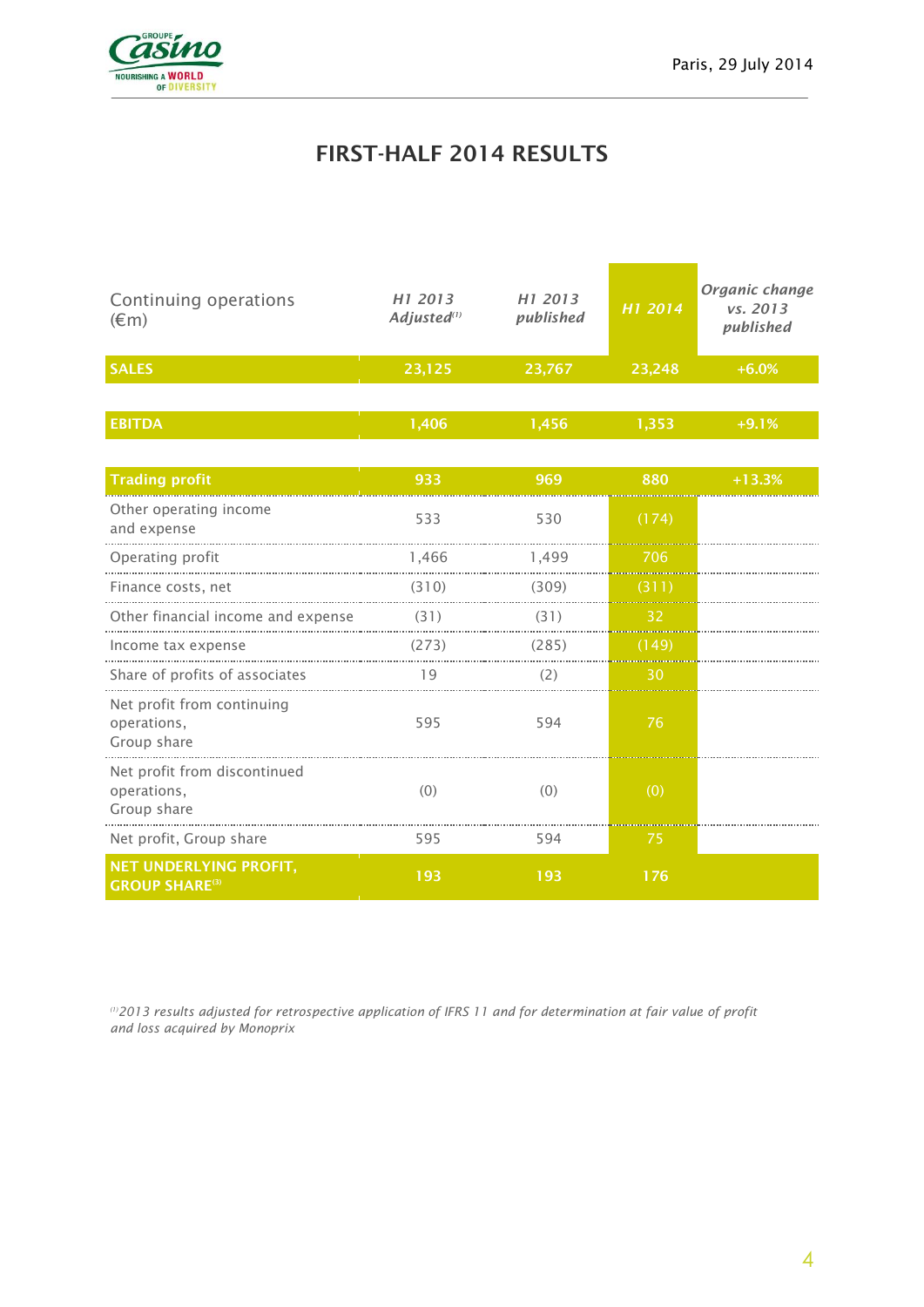

## **SALES AND TRADING PROFIT BY SEGMENT**

| Sales $(\epsilon m)$                                                                            | H1 2013  | H1 2014  | Organic<br>change |
|-------------------------------------------------------------------------------------------------|----------|----------|-------------------|
| France Retail <sup>(1)</sup><br>Casino, Monoprix, Franprix-Leader Price<br>and Vindémia banners | 8,935.0  | 9,247.6  | $-2.3%$           |
| Latam Retail<br>GPA (food banners), Exito and Libertad banners                                  | 7,794.7  | 7,305.0  | $+11.6%$          |
| <b>Latam Electronics</b><br>Viavarejo Group banners: Casas Bahia and Ponto Frio                 | 3,842.9  | 3,476.5  | $+6.8%$           |
| Asia<br>Big C Thailand and Big C Vietnam banners                                                | 1,828.0  | 1,692.5  | $+4.2%$           |
| E-commerce<br>Cdiscount and Nova Pontocom                                                       | 1,302.5  | 1,526.0  | $+29.4%$          |
| Group trading profit <sup>(1)</sup>                                                             | 23,703.1 | 23,247.5 | $+6.0%$           |

| Trading profit $(\epsilon m)$                                   | H1 2013 | H1 2014 | Organic<br>change |
|-----------------------------------------------------------------|---------|---------|-------------------|
| France Retail <sup>(1)</sup>                                    |         |         |                   |
| Casino, Monoprix, Franprix-Leader Price<br>and Vindémia banners | 191.1   | 165.0   | $-18.9%$          |
| Latam Retail                                                    | 353.2   | 341.7   | $+18.4%$          |
| GPA (food banners), Exito and Libertad banners                  |         |         |                   |
| <b>Latam Electronics</b>                                        |         |         |                   |
| Viavarejo Group banners: Casas Bahia and Ponto Frio             | 243.9   | 276.2   | $+34.2%$          |
| Asia                                                            | 114.1   | 107.0   | $+6.0%$           |
| Big C Thailand and Big C Vietnam banners                        |         |         |                   |
| E-commerce                                                      | (8.6)   | (8.7)   | n.S.              |
| Cdiscount and Nova Pontocom                                     |         |         |                   |
| Group trading profit <sup>(1)</sup>                             | 893.8   | 879.9   | $+13.3%$          |

*(1) Excluding Mercialys*

| Trading profit $(\epsilon m)$       | H1 2013 | H1 2014 |
|-------------------------------------|---------|---------|
| Casino                              | 23.2    | 29.2    |
| Monoprix                            | 99.6    | 130.4   |
| FPI P                               | 68.4    | 5.4     |
| Trading profit - food retail France | 191.1   | 165.0   |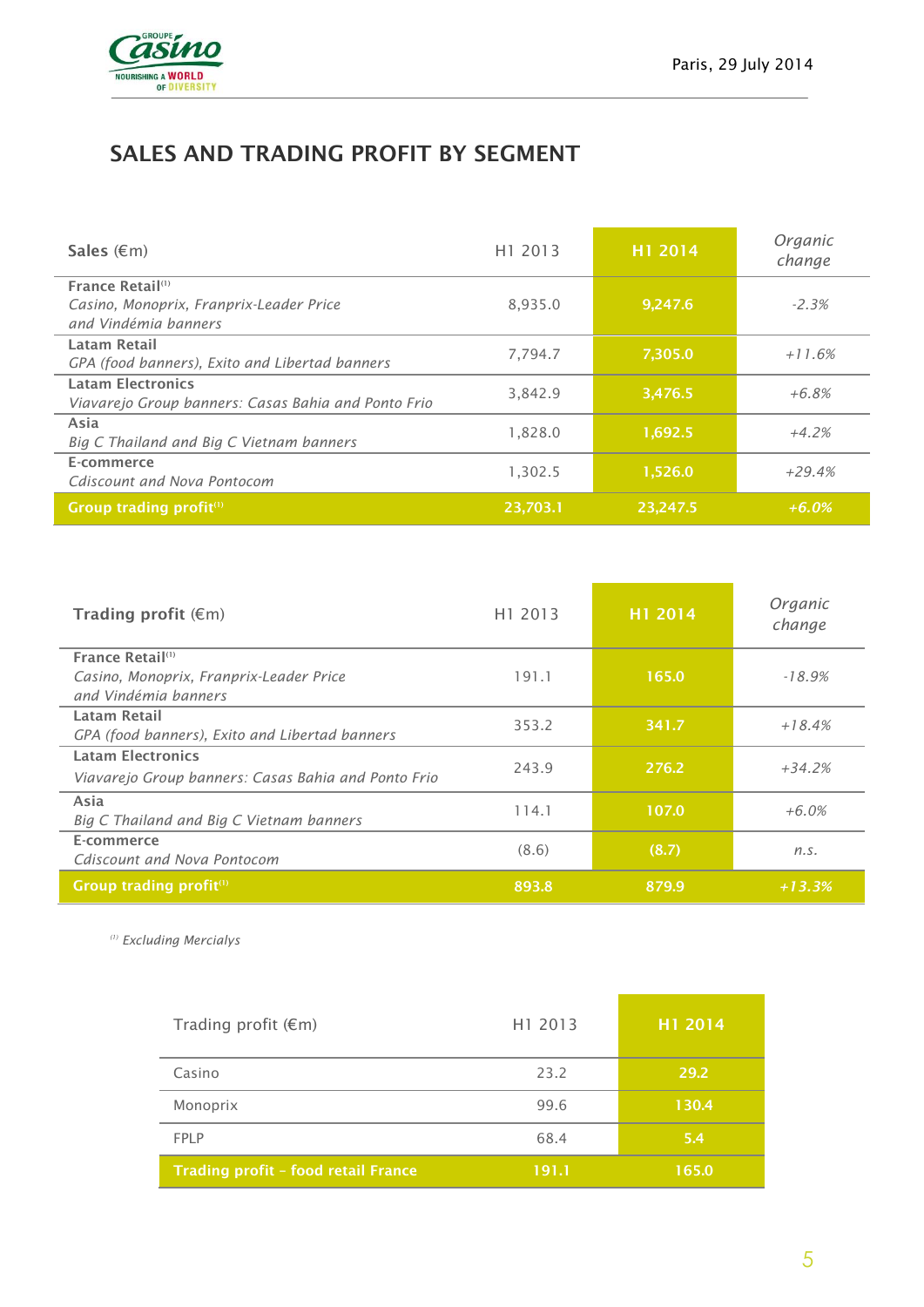

### **UNDERLYING NET PROFIT**

| .In $\epsilon$ million                               | H1 2013 | Adjustments | H1 2013<br>underlying |       | H1 2014 Adjustments | H1 2014<br>underlying |
|------------------------------------------------------|---------|-------------|-----------------------|-------|---------------------|-----------------------|
| <b>TRADING PROFIT</b>                                | 969     | $\Omega$    | 969                   | 880   | $\Omega$            | 880                   |
| Other operating income<br>and expense                | 530     | (530)       | $\Omega$              | (174) | 174                 | $\overline{O}$        |
| <b>OPERATING PROFIT</b>                              | 1,499   | (530)       | 969                   | 706   | 174                 | 880                   |
| Finance costs, net                                   | (309)   | 0           | (309)                 | (311) |                     | (311)                 |
| Other financial income<br>and expense <sup>(1)</sup> | (31)    | 27          | (4)                   | 32    | (17)                | 15                    |
| Income tax expense $(2)$                             | (285)   | 93          | (192)                 | (149) | (30)                | (179)                 |
| Share of profit of associates                        | (2)     | 0           | (2)                   | 30    |                     | 30                    |
| <b>PROFIT FROM CONTINUING</b><br><b>OPERATIONS</b>   | 871     | (410)       | 462                   | 307   | 128                 | 435                   |
| Attributable to minority<br>$interests^{(3)}$        | 277     | (9)         | 268                   | 232   | 27                  | 259                   |
| <b>GROUP SHARE</b>                                   | 594     | (401)       | 193                   | 76    | 100                 | 176                   |

*(1) Other financial income and expense is restated for deferred tax liabilities in Brazil (-€13m in 2013 and -€13m in 2014) and fair value adjustments from Total Return Swaps related to shares in GPA and Big C, and GPA calls and forwards (-€15m in 2013 and +€29m in 2014).*

*(2) Income tax expense is is restated for the tax effect of the above adjustments and non-recurring income tax expense/benefits.* 

*(3) Minority interests are restated for the above adjustments.*

Net underlying profit corresponds to net profit from continuing operations adjusted for the impact of other operating income and expense (as defined in the "Significant Accounting Policies" section of the notes to the annual consolidated financial statements), non-recurring financial items and non-recurring income tax expense/benefits.

Non-recurring financial items include fair value adjustments to certain financial instruments at fair value whose market value may be highly volatile. For example, fair value adjustments to financial instruments that do not qualify for hedge accounting and embedded derivatives indexed to the Casino share price are excluded from net underlying profit.

Non-recurring income tax expense/benefits correspond to tax effects related directly to the above adjustments and to direct non-recurring tax effects. In other words, the tax on underlying profit before tax is calculated at the standard average tax rate paid by the Group.